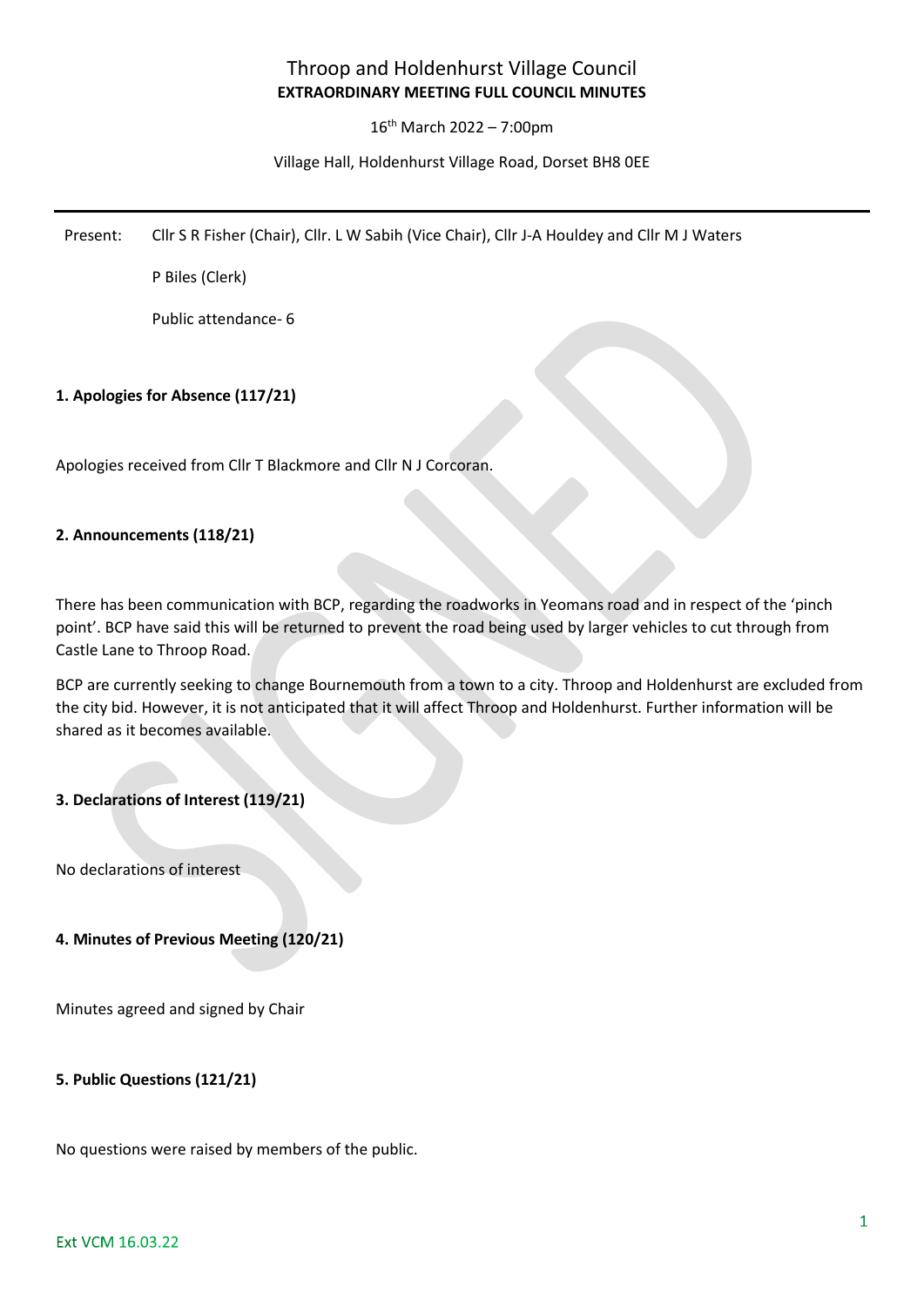### **6. Matters Arising from Previous Meeting (122/21)**

**Jubilee Queens trees update**- After seeking advice from Chris McMillan, Operations Manager East Environment, BCP, the planting season is Between October and February. One tree has been ordered to be planted on Holdenhurst Village Green at the end of March, the date to be announced. This tree will rely on being watered and arrangements have been made to cover this. The second tree will be ordered and planted in October on the Green in Throop by the pond. Announcements will be made to publicise the trees planting events as part of the ongoing Jubilee celebrations within the Parish.

**Holdenhurst Noticeboard –** The noticeboard has been ordered, further announcements will be made when it's ready for installation.

### **7. . BCP Local Plan - Councillors to consider the working parties' recommendations for the 'Issues & Options' consultation on the BCP Local Plan (123/21)**

The Chair introduced the report and clarified the background to the timings of the required response, which led to the Extraordinary Meeting being called.

The Chair invited comments regarding the report.

Cllr J-A Houldey raised a point that regarding the 'waterpark', it should be stated that there is an alternative, on the response, around the Ringwood area.

Cllr Waters sought further clarification on a number of points in the draft response of the consultation document under discussion and suggested a number of amendments, where information was evidently missing or potentially inaccurate ,they were agreed, and response document was amended accordingly.

The comments regarding Pitches for gypsies, travellers and travelling show people were also raised, discussed and agreed.

(Issues amended- Regenerating our town centres/ Protecting Dorset heathlands and mitigating development impacts and Flood and coastal erosion risk management).

 The Chair thanked Cllr T Blackmore, Cllr N J Corcoran and Cllr J-A Houldey for the work they did on the response document.

 The issues raised were addressed and at the conclusion of the discussion, Council resolved to delegate authority to the Village Clerk to submit the agreed response to BCP Council by the deadline date of 25th March 2022.

Proposed by Cllr J-A Houldey, Seconded by Cllr. L W Sabih

**Vote- Unanimous**